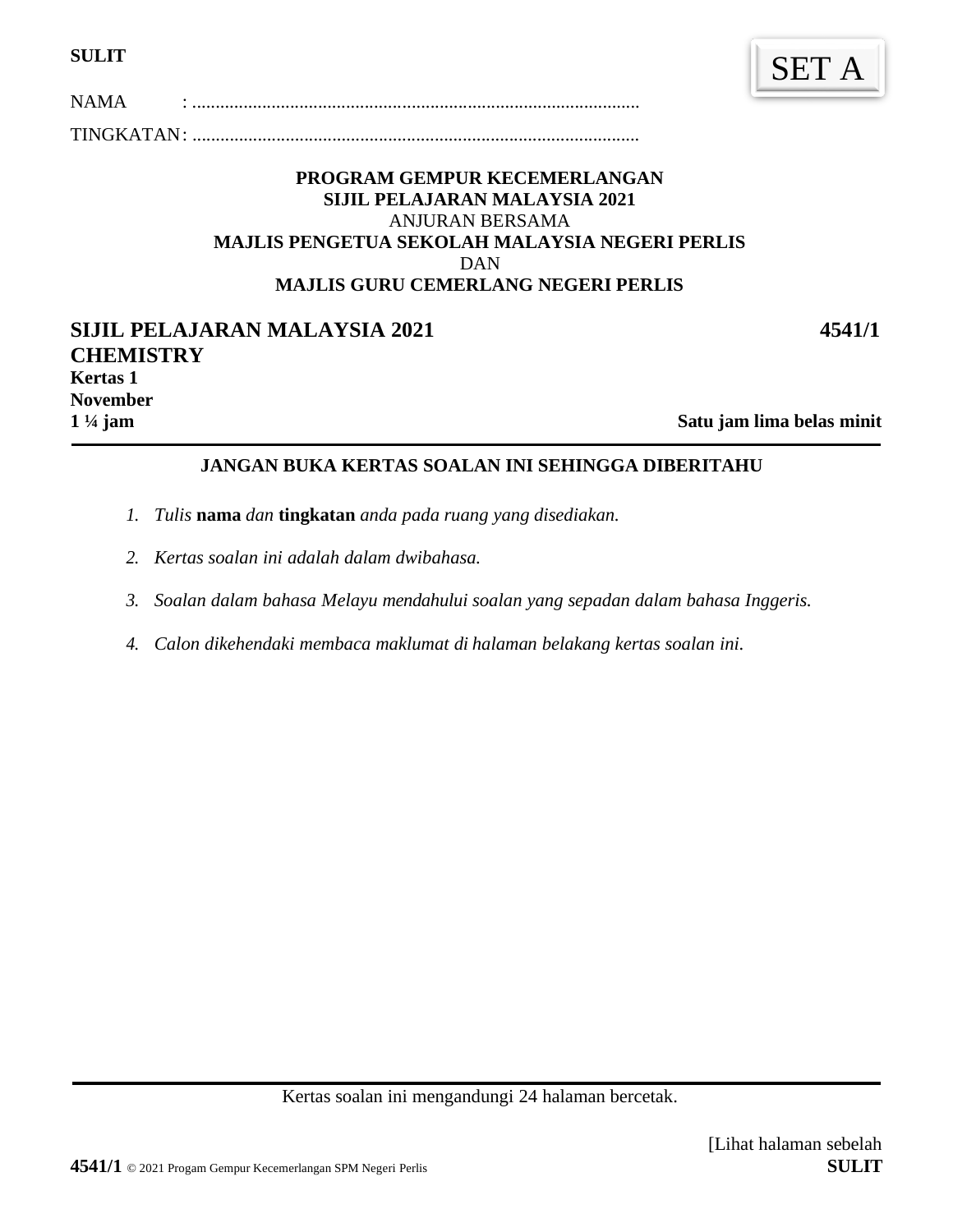**1** Antara berikut, yang manakah betul? *Which of the following is correct?*

|              | Ahli sains<br><b>Scientist</b> | Menjumpai<br><b>Discovered</b> |
|--------------|--------------------------------|--------------------------------|
| $\mathbf{A}$ | <b>Ernest Rutherford</b>       | neutron<br>neutron             |
| B            | J. J. Thompson                 | elektron<br>electron           |
| C            | <b>James Chadwick</b>          | proton<br>proton               |
| D            | John Dalton                    | proton<br>proton               |

**2** Rajah 1 menunjukkan susunan zarah dalam tiga keadaan jirim pada suhu bilik. *Diagram* 1 *shows the arrangement of particles in three states of matter at room temperature.*





Rajah 1 *Diagram* 1

Apakah bahan P, Q dan R pada suhu bilik? *What are substances* P*,* Q *and* R *at room temperature*?

|              | P        |          | R        |
|--------------|----------|----------|----------|
| $\mathbf{A}$ | Air      | Glukosa  | Hidrogen |
|              | Water    | Glucose  | Hydrogen |
| B            | Air      | Hidrogen | Glukosa  |
|              | Water    | Hydrogen | Glucose  |
| $\mathbf C$  | Glukosa  | Hidrogen | Air      |
|              | Glucose  | Hydrogen | Water    |
| D            | Hidrogen | Air      | Glukosa  |
|              | Hydrogen | Water    | Glucose  |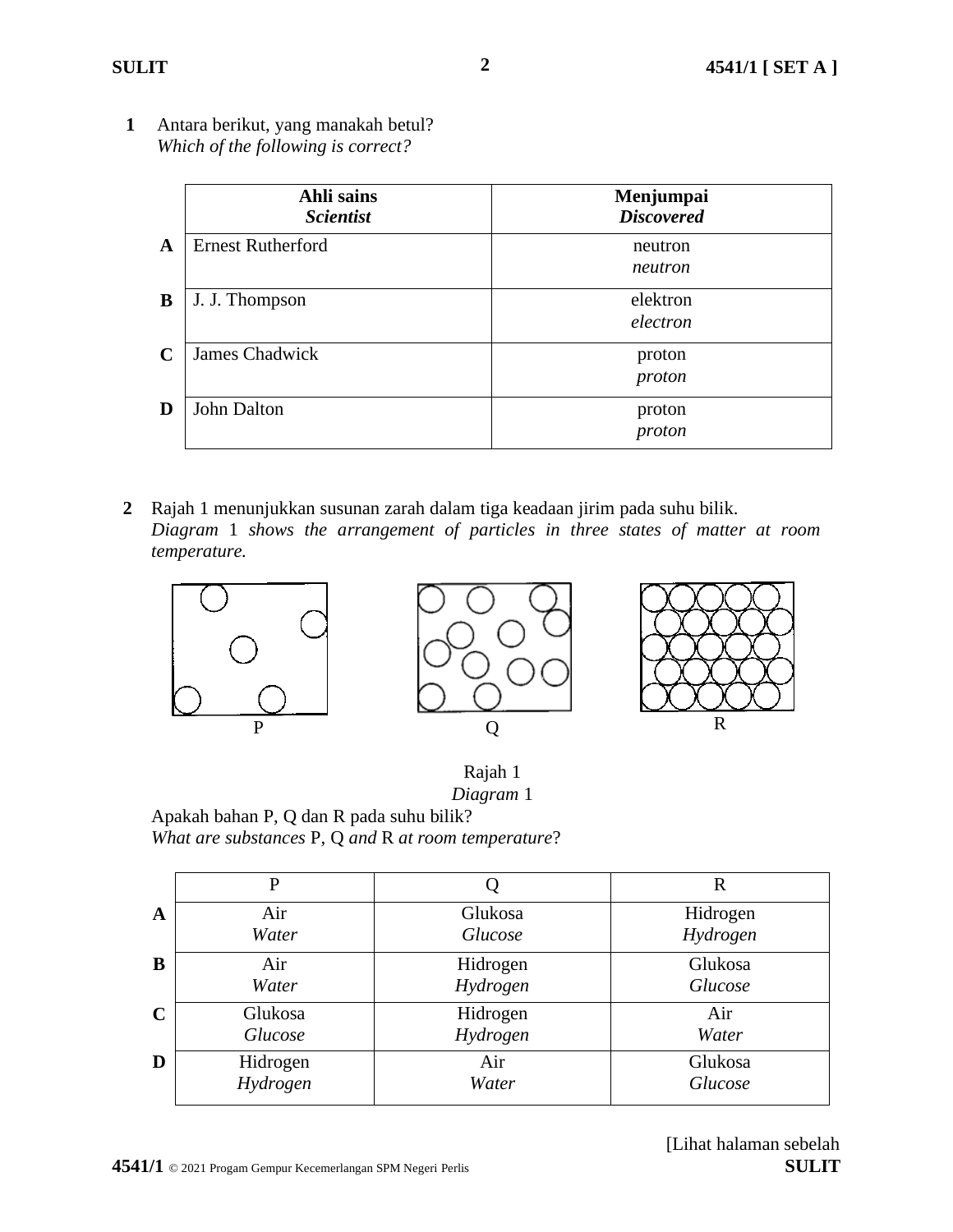**3** Antara berikut manakah simbol bagi unsur kromium, mangan dan kalium? *Which of the following are symbols for the elements of chromium, manganese and potassium*?

|             | Kromium<br>Chromium | Mangan<br>Manganese | Kalium<br>Potassium |
|-------------|---------------------|---------------------|---------------------|
| $\mathbf A$ | C                   | Mg                  | K                   |
| B           | C                   | Mn                  |                     |
| $\mathbf C$ | Cr                  | Mg                  | P                   |
| D           | $\mathbf{r}$        | Mn                  | K                   |

- **4** Unsur-unsur dalam Jadual Berkala disusun berdasarkan pertambahan *Elements in the Periodic Table are arranged according to an increase in*
	- **A** nombor proton *proton number*
	- **B** nombor nukleon *nucleon number*
	- **C** jisim atom relatif *relative atomic mass*
	- **D** jisim molekul relatif *relative molecular mass*
- **5** Sebatian manakah yang terbentuk melalui pemindahan elektron? *Which compound is formed by transferring electrons*?
	- **A** Oksigen *Oxygen*
	- **B** Karbon dioksida *Carbon dioxide*
	- **C** Natrium klorida *Sodium chloride*
	- **D** Hidrogen peroksida *Hydrogen peroxide*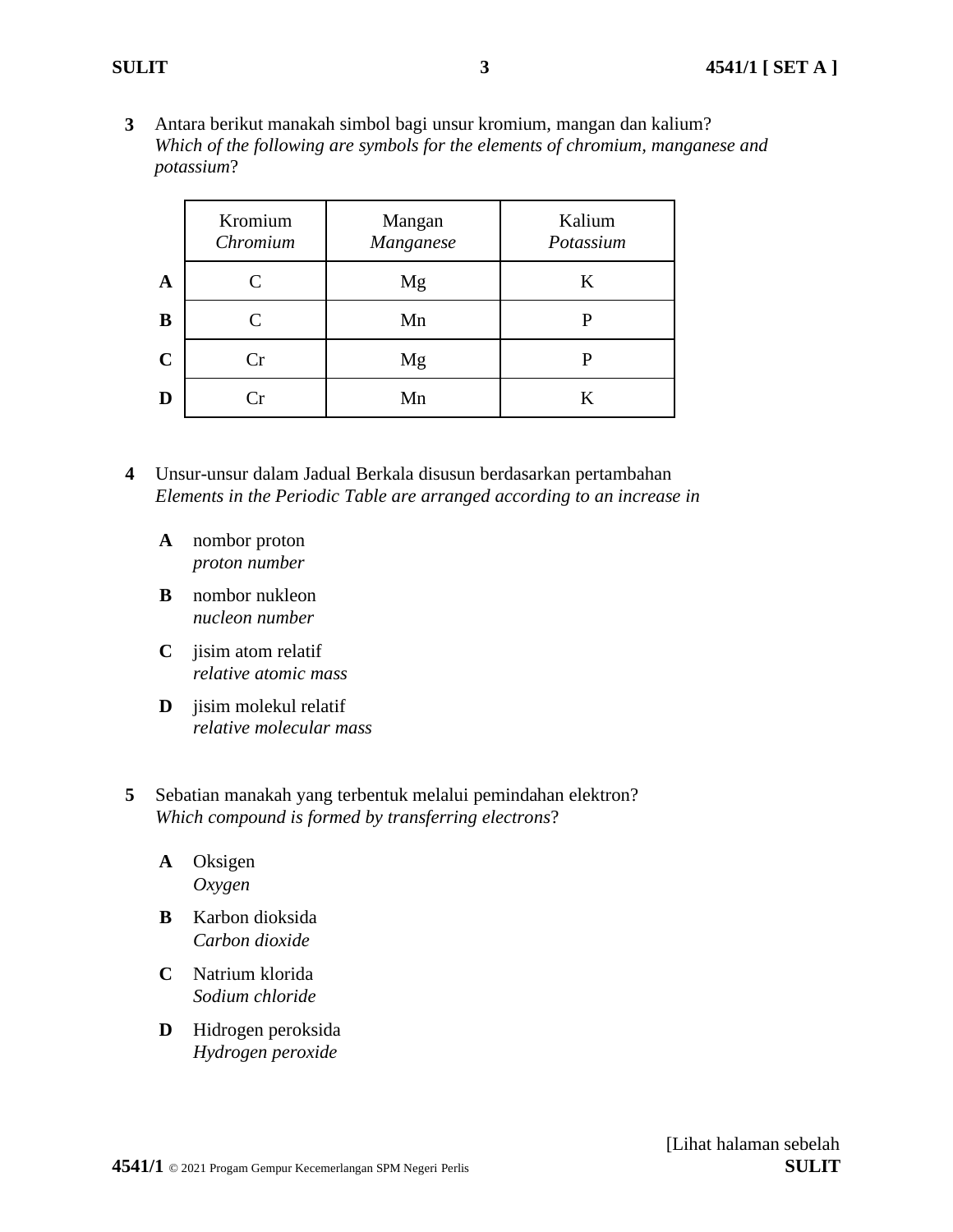|              | Bahan<br><b>Substance</b>             | Jenis ikatan<br>Type of bonds |
|--------------|---------------------------------------|-------------------------------|
| $\mathbf{A}$ | Oksigen<br>Oxygen                     | Ion<br><i>Ionic</i>           |
| B            | Ammonia<br>Ammonia                    | Kovalen<br>Covalent           |
| $\mathbf C$  | Natrium oksida<br>Sodium oxide        | Kovalen<br>Covalent           |
| D            | Sulphur trioksida<br>Sulphur trioxide | Ion<br><i>Ionic</i>           |

**6** Sebatian manakah dipadankan dengan betul jenis ikatannya? *Which compound is correctly matched with its type of bonds*?

**7** Antara yang berikut, yang manakah betul tentang larutan asid lemah? *Which of the following is correct about weak acid solution*?

- **A** Mengion separa dalam air *Partially ionised in water*
- **B** Mengion lengkap dalam air *Completely ionised in water*
- **C** Kepekatan larutan adalah tinggi *Concentration of the solution is high*
- **D** Larutan tidak bertindak balas dengan alkali *Solution does not react with alkali*
- **8** Asid manakah yang mengandungi bilangan ion hidrogen yang paling tinggi? *Which acid contains the highest number of hydrogen ions*?
	- **A** 25 cm<sup>3</sup> asid nitrik 1 mol dm<sup>-3</sup> 25 cm<sup>3</sup> *of* 1 mol dm–<sup>3</sup> *nitric acid*
	- **B**  $25 \text{ cm}^3$  asid etanoik 1 mol dm<sup>-3</sup> 25 cm<sup>3</sup> *of* 1 mol dm–<sup>3</sup> *ethanoic acid*
	- **C** 25 cm<sup>3</sup> asid sulfurik 1 mol dm<sup>-3</sup> 25 cm<sup>3</sup> *of* 1 mol dm–<sup>3</sup> *sulphuric acid*
	- **D** 25 cm<sup>3</sup> asid hidroklorik 1 mol dm<sup>-3</sup> 25 cm<sup>3</sup> *of* 1 mol dm–<sup>3</sup> *hydrochloric acid*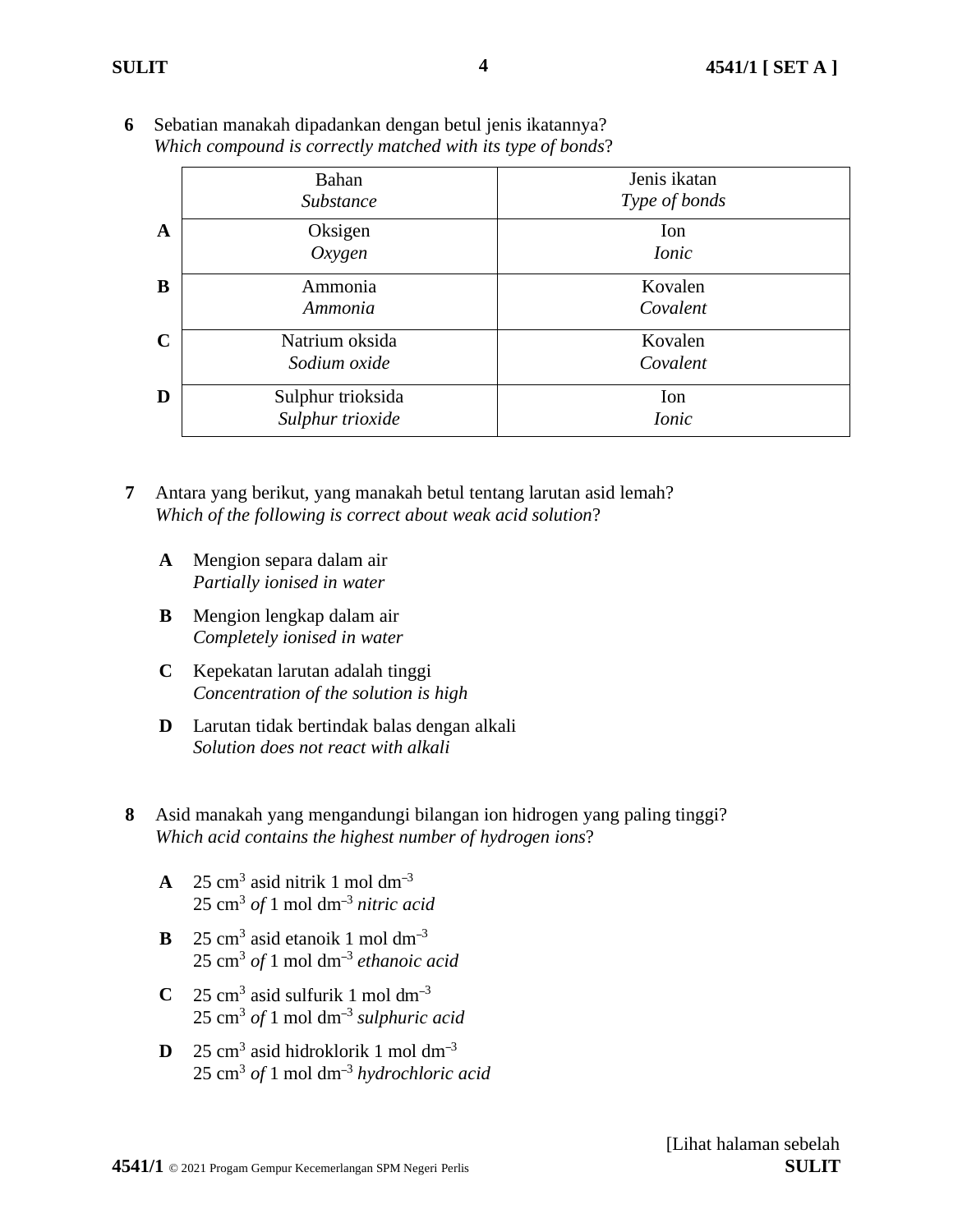**9** Antara berikut, yang manakah merupakan garam terlarutkan? *Which of the following is a soluble salt*?

**5**

- **A** Barium sulfat *Barium sulphate*
- **B** Kalsium sulfat *Calcium sulphate*
- **C** Natrium karbonat *Sodium carbonate*
- **D** Magnesium karbonat *Magnesium carbonate*
- **10** Suatu mangkin meningkatkan kadar tindak balas kerana ia meningkatkan *A catalyst increases the rate of reaction because it increases*
	- **A** the activation energy. *tenaga pengaktifan.*
	- **B** the number of particles. *bilangan zarah-zarah.*
	- **C** the frequency of collisions. *frekuensi pelanggaran.*
	- **D** the frequency of effective collisions. *frekuensi perlanggaran berkesan.*
- **11** Pasangan manakah yang dipadankan dengan betul? *Which pair is correctly matched*?

|             | Kosmetik         | Contoh           |
|-------------|------------------|------------------|
|             | Cosmetic         | Example          |
| A           | Pewarna          | Minyak pati      |
|             | D <sub>yes</sub> | Essential oil    |
| B           | Pengawet         | Ferum(II) oksida |
|             | Preservatives    | Iron(III) oxide  |
| $\mathbf C$ | Pemekat          | Gliserin         |
|             | <b>Thickener</b> | Glycerin         |
| D           | Pewangi          | Paraben          |
|             | Fragrances       | Paraben          |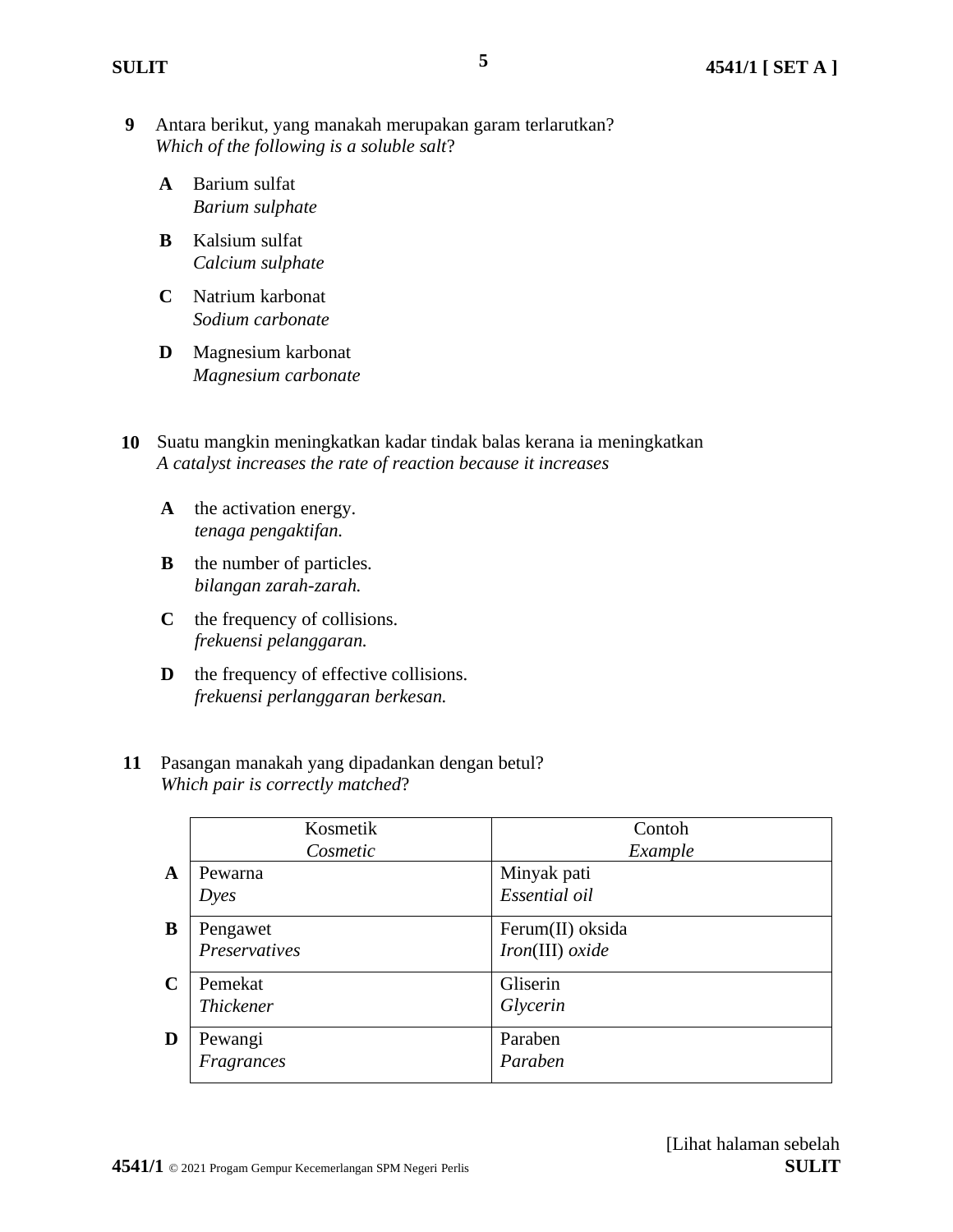**12** Antara berikut, yang manakah menunjukkan susunan atom dalam aloi? *Which of the following shows the arrangement of the atoms in an alloy*?



- **13** Antara yang berikut, yang manakah berlaku kepada suatu bahan yang mengalami tindak balas penurunan? *Which of the following happens to a substance that undergoes a reduction reaction*?
	- **A** Menerima elektron *Gains of electron*
	- **B** Menerima oksigen *Gains of oxygen*
	- **C** Kehilangan elektron *Loses of electron*
	- **D** Kehilangan hidrogen *Loses of hydrogen*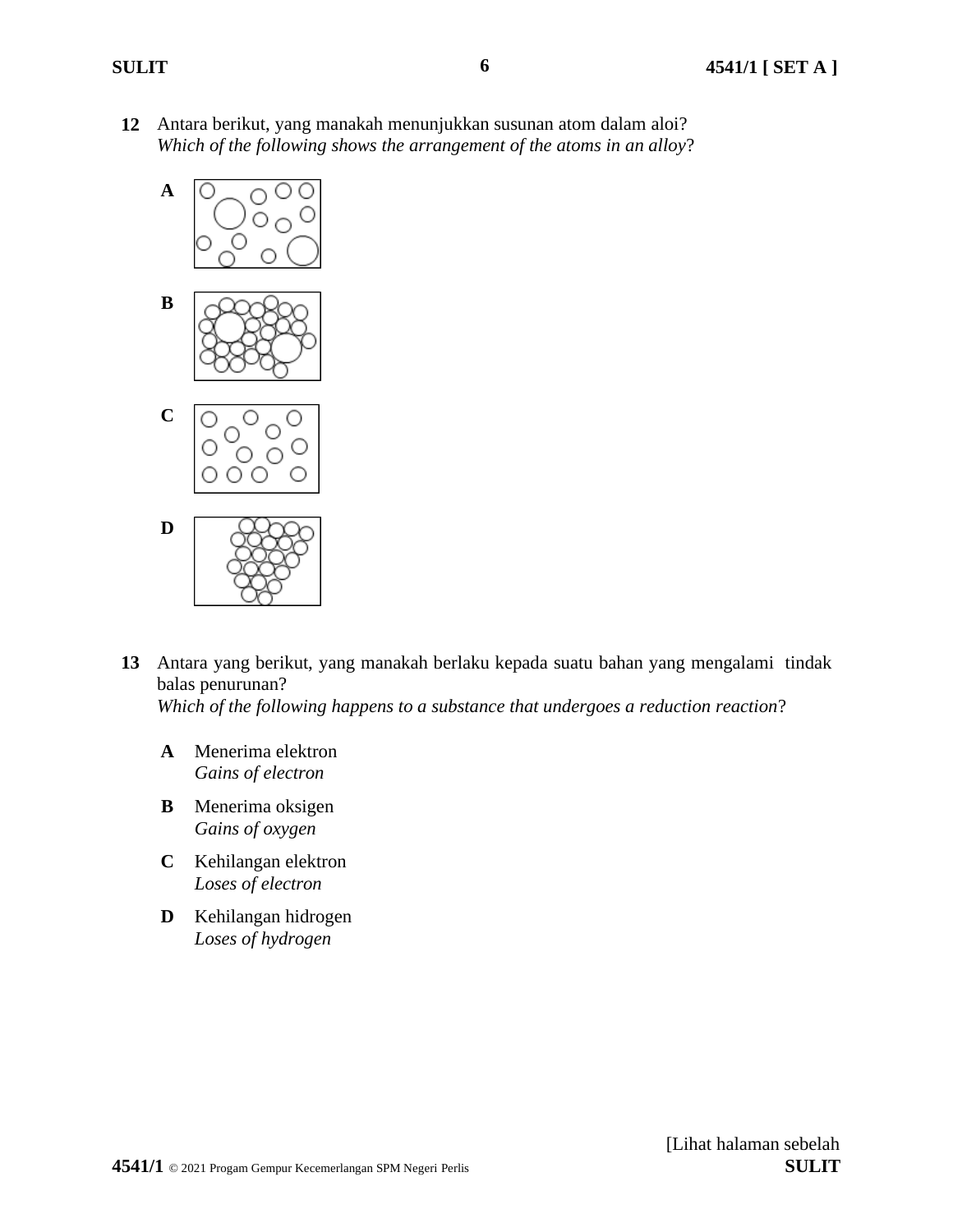- **14** Petroleum terdiri daripada hidrokarbon. Bagaimanakah hidrokarbon ini diasingkan? *Petroleum consists of hydrocarbons. How are these hydrocarbons separated*?
	- **A** Melalui proses peleburan dan kondensasi. *Through melting and condensation processes*.
	- **B** Melalui proses pendidihan dan penyulingan. *Through boiling and distillation processes*.
	- **C** Melalui proses penyulingan berperingkat dan peretakan. *Through fractional distillation and cracking processes*.
- **15** Bahan manakah adalah polimer semulajadi? *Which substance is a natural polymer*?
	- **A** Politena *Polythene*
	- **B** Polipropena *Polypropene*
	- **C** Poliisoprena *Polyisoprene*
	- **D** Polineoprena *Polyneoprene*
- **16** Antara yang berikut, yang manakah betul tentang tindak balas endotermik? *Which of the following is correct for an endothermic reaction*?
	- **A** Bekas menjadi panas. *The container becomes hotter.*
	- **B** Suhu campuran tindak balas menurun. *The temperature of the mixture decreases.*
	- **C** Tenaga haba dibebaskan ke persekitaran. *Heat energy is released to the surroundings.*
	- **D** Tenaga haba ditukar kepada tenaga kinetik. *The heat energy is converted to kinetic energy.*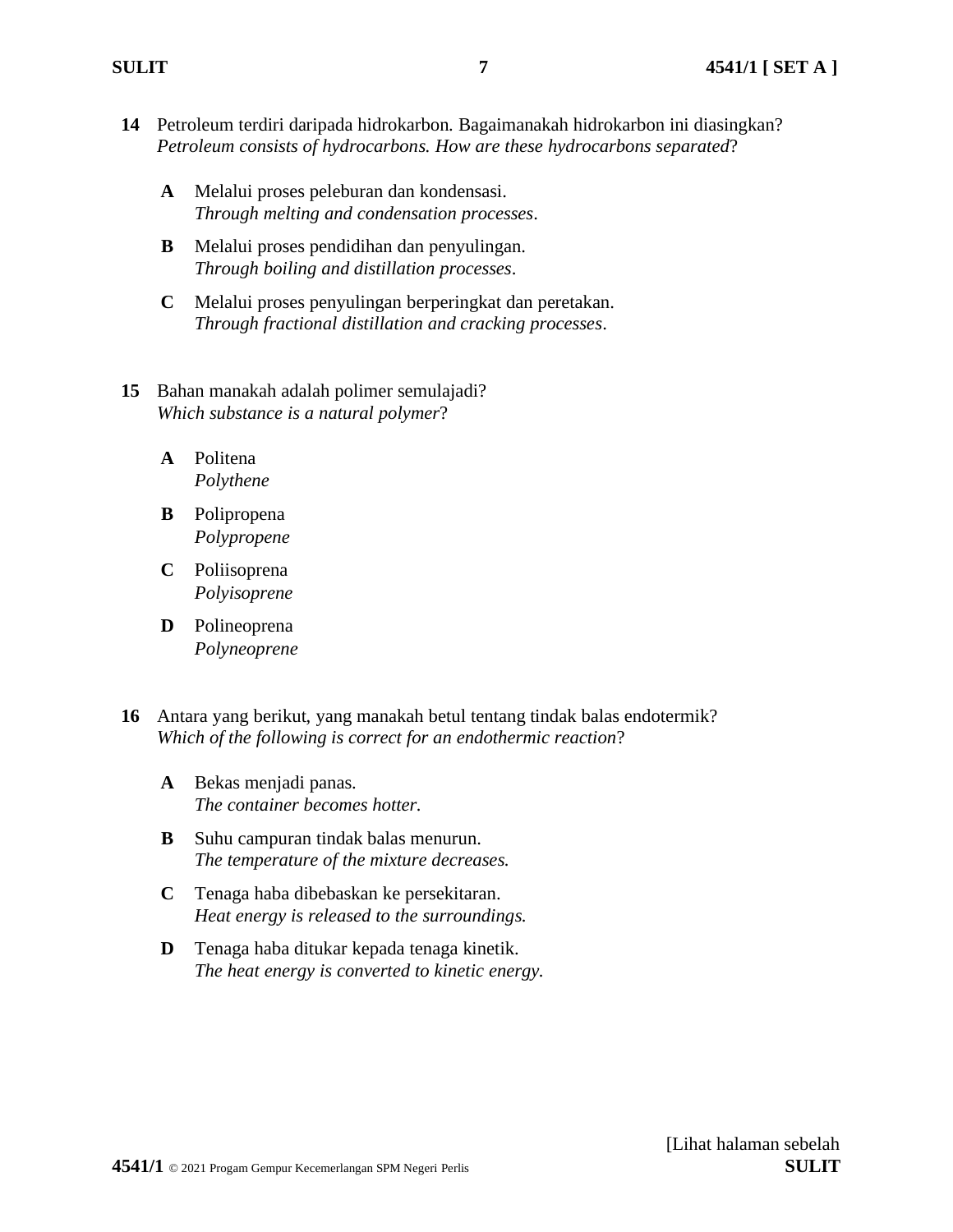**17** Ion Y<sup>+</sup> mempunyai 12 neutron dan 10 elektron.

Antara berikut, yang manakah menunjukkan nombor proton dan nombor nukleon bagi atom Y?

Y <sup>+</sup>*ion has* 12 *neutrons and* 10 *electrons.*

*Which of the following is the proton number and nucleon number for atom* Y?

|             | Nombor proton<br><b>Proton number</b> | <b>Nombor nukleon</b><br><b>Nucleon number</b> |
|-------------|---------------------------------------|------------------------------------------------|
| A           |                                       | 23                                             |
| B           |                                       |                                                |
| $\mathbf C$ |                                       | 12                                             |
| D           |                                       |                                                |

**18** Rajah 2 menunjukkan formula struktur bagi dua monomer, A dan B. *Diagram* 2 *shows the structural formulae of two monomers*, A *and* B.



Rajah 2 *Diagram* 2

Monomer A dan B mengalami tindak balas pempolimeran kondensasi untuk menghasilkan suatu polimer.

Apakah produk lain yang dihasilkan selain polimer?

*Monomers* A *and* B *undergo a condensation polymerisation reaction to produce a polymer. What is the by-product produced besides the polymer*?

- **A** Air *Water*
- **B** Tiada *None*
- **C** Hidrogen *Hydrogen*
- **D** Ammonia *Ammonia*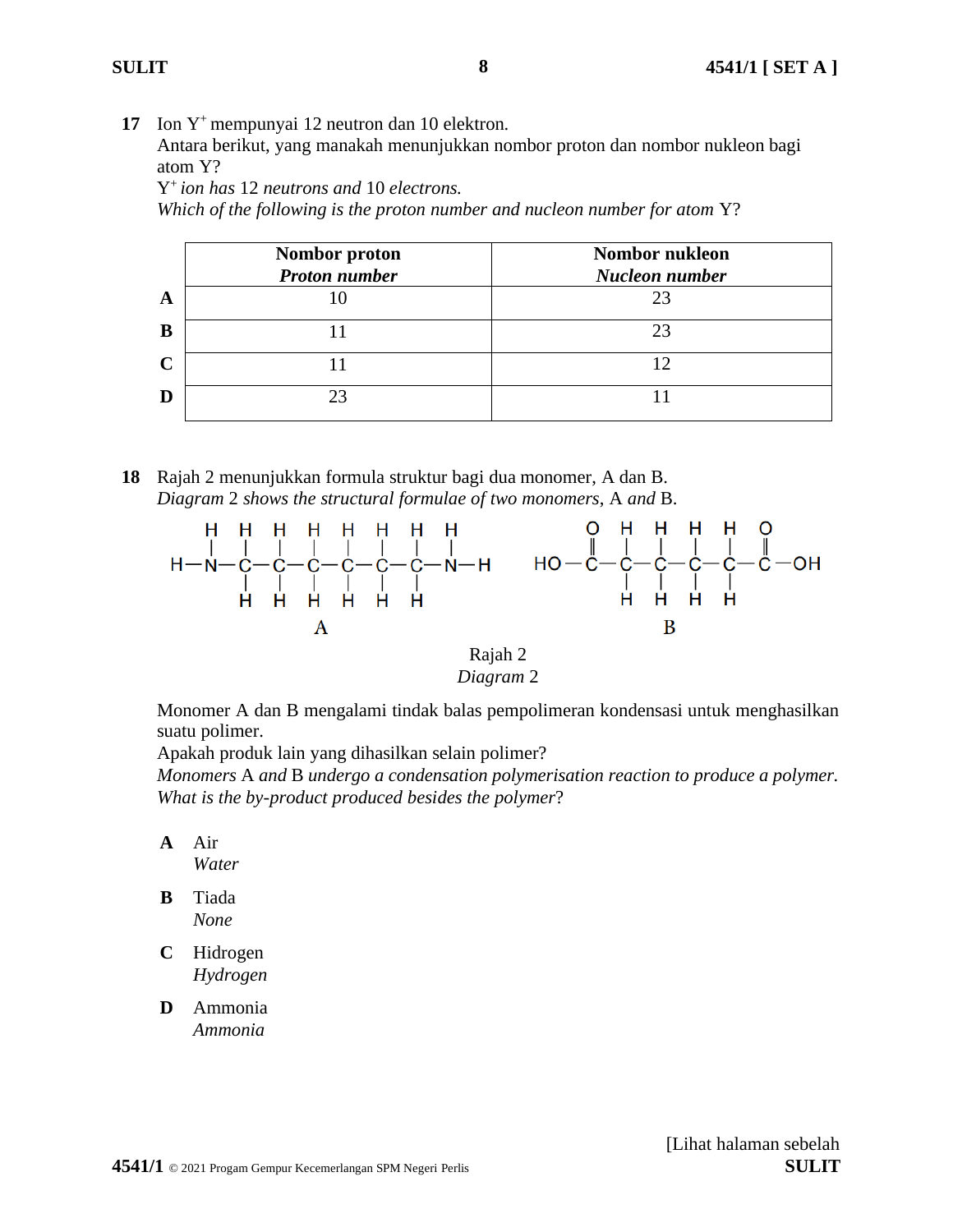**19** Persamaan berikut mewakili tindak balas antara etana dengan gas klorin. *The following chemical equation represents the reaction of ethane with chlorine gas*.

 $CH<sub>4</sub>(g) + Cl<sub>2</sub>(g) \rightarrow CH<sub>3</sub>Cl(g) + HCl(g)$ 

Apakah nama tindak balas itu? *What is the name of the reaction*?

- **A** Pembakaran *Combustion*
- **B** Penambahan *Additional*
- **C** Pempolimeran *Polymerisation*
- **D** Penukargantian *Substitution*
- **20** Antara yang berikut, yang manakah persamaan antara etena dan alkohol? *Which of the following is the similarity between ethene and alcohol*?
	- **A** Larut di dalam air *Dissolve in water*
	- **B** Menyahwarnakan air bromin, Br<sup>2</sup> *Decolourise bromine water*, Br<sup>2</sup>
	- **C** Menyahwarnakan larutan kalium manganat(VII) berasid, KMnO<sup>4</sup> *Decolourise acidified potassium manganate*(VII), KMnO<sup>4</sup> *solution*
	- **D** Menghasilkan nyalaan berjelaga apabila terbakar dengan oksigen berlebihan *Produce sooty flame when burn in excess oxygen*
- **21** Apakah kala untuk unsur dengan nombor proton 20? *What is the period for an element with proton number of* 20?
	- **A** 5
	- **B** 4
	- **C** 3
	- **D** 2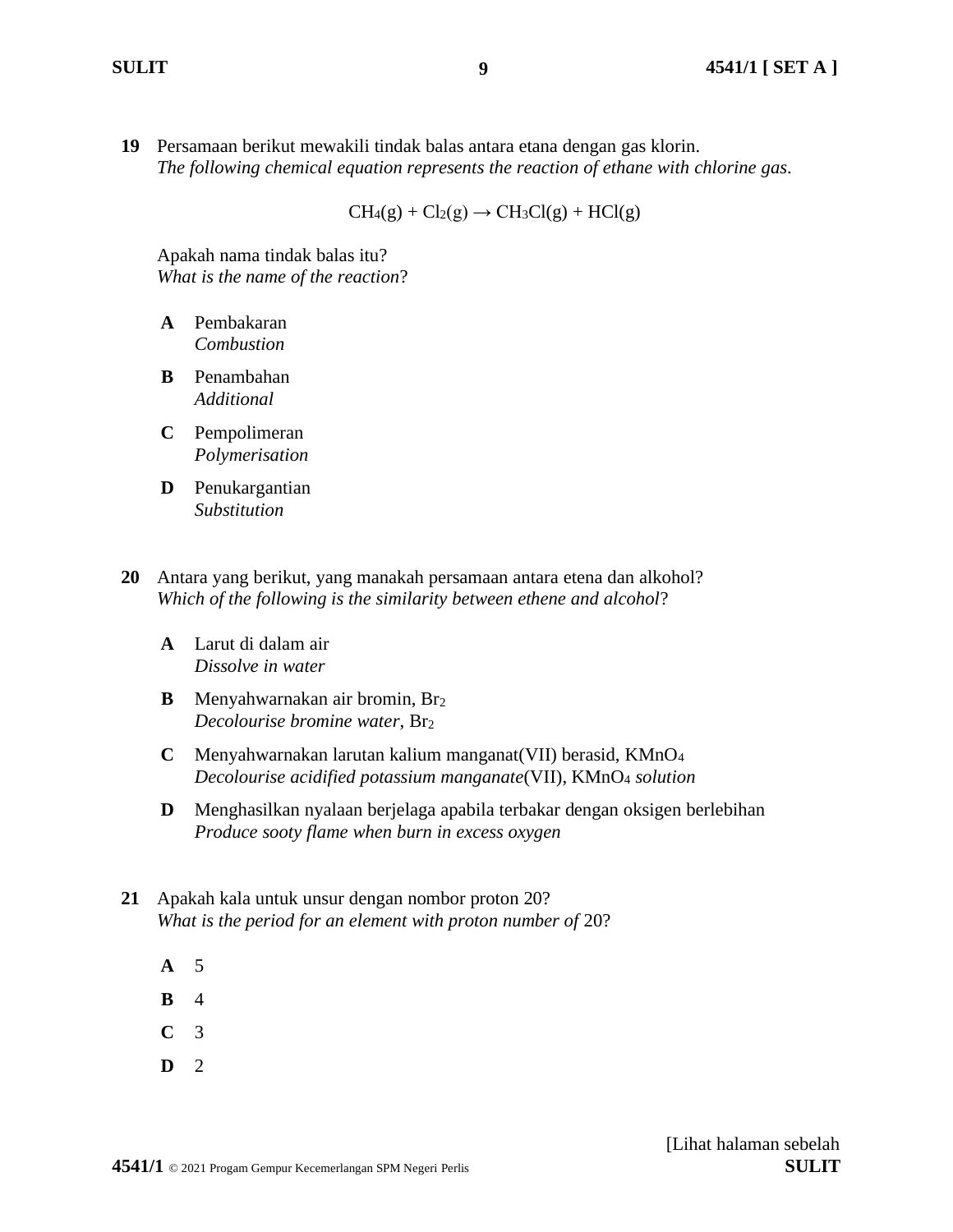**22** Jadual 1 menunjukkan unsur-unsur dengan nombor proton masing-masing. *Table* 1 *shows elements with their respective proton number*.

| Unsur<br>Element | Nombor proton<br>Proton number |
|------------------|--------------------------------|
| W                |                                |
| X                | 9                              |
| Y                | 17                             |
| Z                | 19                             |
|                  | Jadual 1<br>Table 1            |

Pasangan unsur manakah yang mempunyai sifat kimia yang sama? *Which pair of elements has the same chemical properties*?

- **A** W dan X W *and* X
- **B** W dan Y W *and* Y
- **C** X dan Y X *and* Y
- **D** X dan Z X *and* Z

**4541/1** © 2021 Progam Gempur Kecemerlangan SPM Negeri Perlis **SULIT**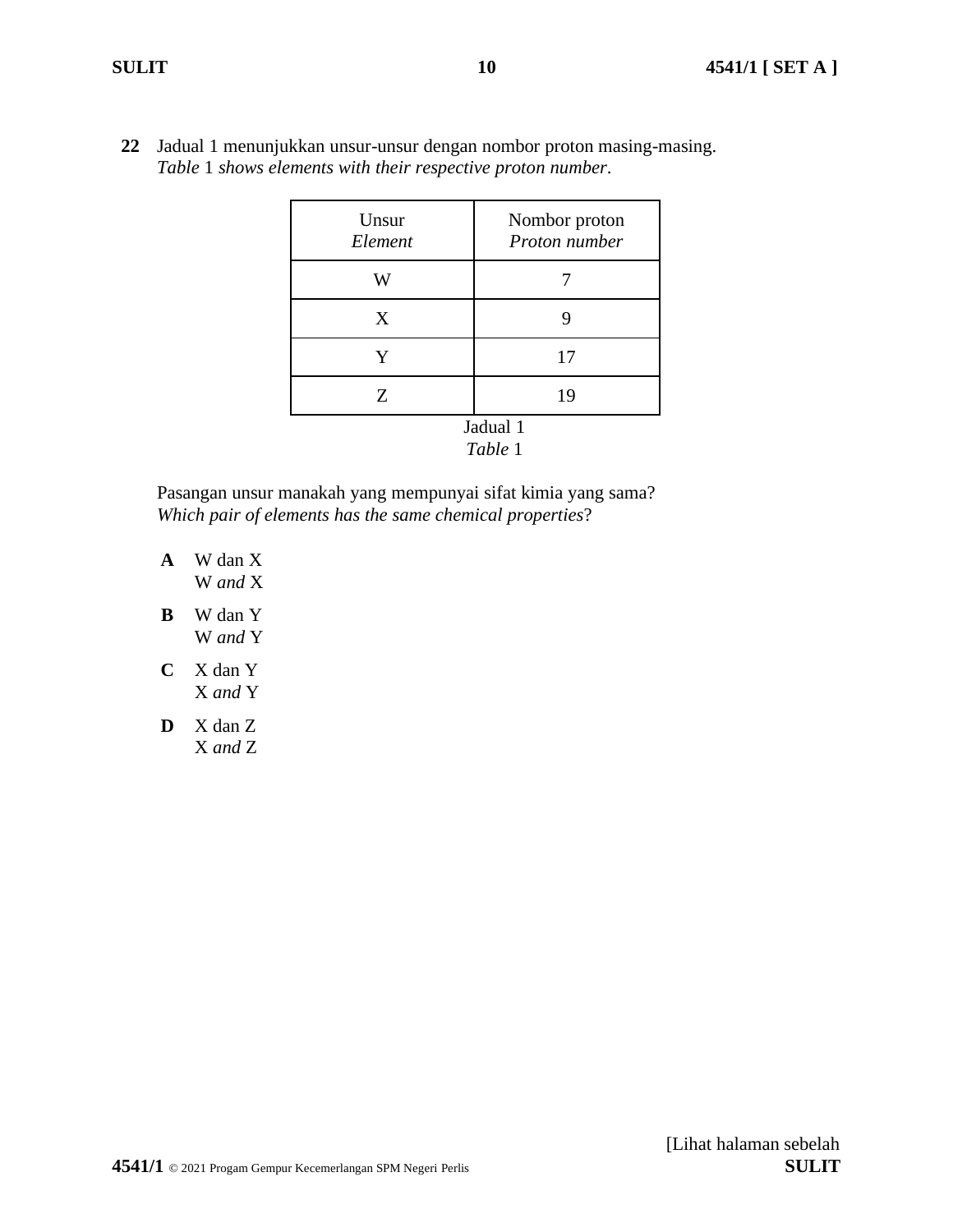**23** Seorang kanak-kanak telah tertumpah kuah kari di atas bajunya. Kotoran itu sangat sukar ditanggalkan setelah dicuci dengan sejenis detergen. Bahan tambah manakah yang perlu ditambah ke dalam detergen baharu bagi memastikan kotoran itu dapat ditanggalkan?

*A child spilled curry gravy on his shirt. The stain was very hard to remove after being washed with a type of detergent.*

*Which additive should be added into a new detergent to make sure the stain can be removed?*

- **A** Protease *Protease*
- **B** Natrium silikat *Sodium silicate*
- **C** Natrium karbonat *Sodium carbonate*
- **D** Bahan pendarfluor *Fluorescent dyes*
- **24** Larutan X membentuk mendakan hijau apabila dicampur dengan larutan natrium karbonat, tetapi membentuk larutan biru apabila dicampur dengan larutan kalium sulfat. Apakah larutan X?

*Solution* X *formed green precipitate when added with sodium carbonate solution but blue solution formed when added with potassium sulphate solution. What is solution* X?

- **A** Kalsium nitrat *Calcium nitrate*
- **B** Ferum(II) nitrat *Iron*(II) *nitrate*
- **C** Barium klorida *Barium chloride*
- **D** Kuprum(II) klorida *Copper*(II) *chloride*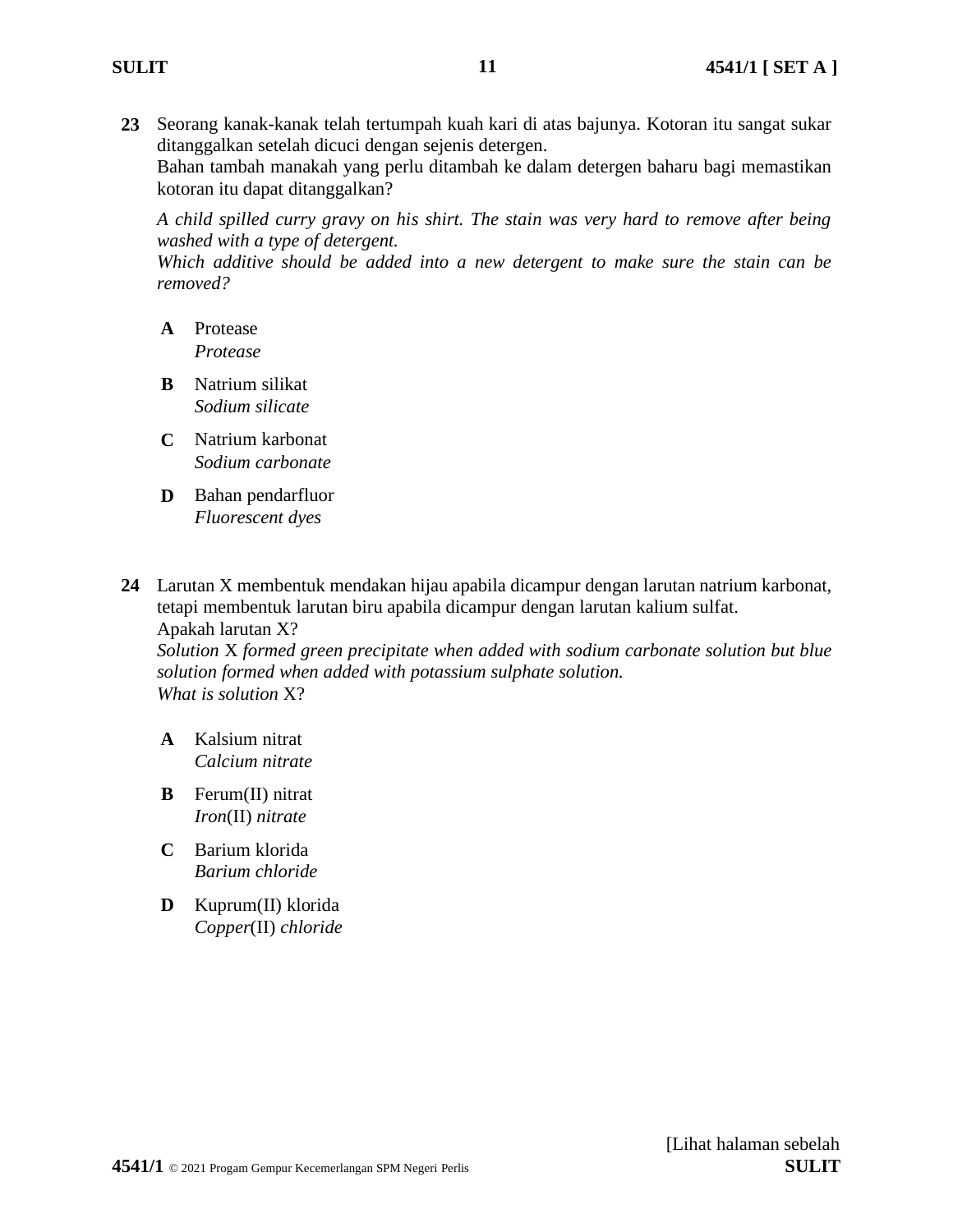- **25** Zarah-zarah manakah yang bergabung untuk membentuk ikatan datif? *Which particles combine to form a dative bond*?
	- I Ion klorida *Chloride ion*
	- II Ion hidrogen *Hydrogen ion*
	- III Molekul air *Water molecule*
	- IV Molekul ammonia *Ammonia molecule*
	- **A** I dan II I *and* II
	- **B** I dan IV I *and* IV
	- **C** II dan III II *and* III
	- **D** III dan IV III *and* IV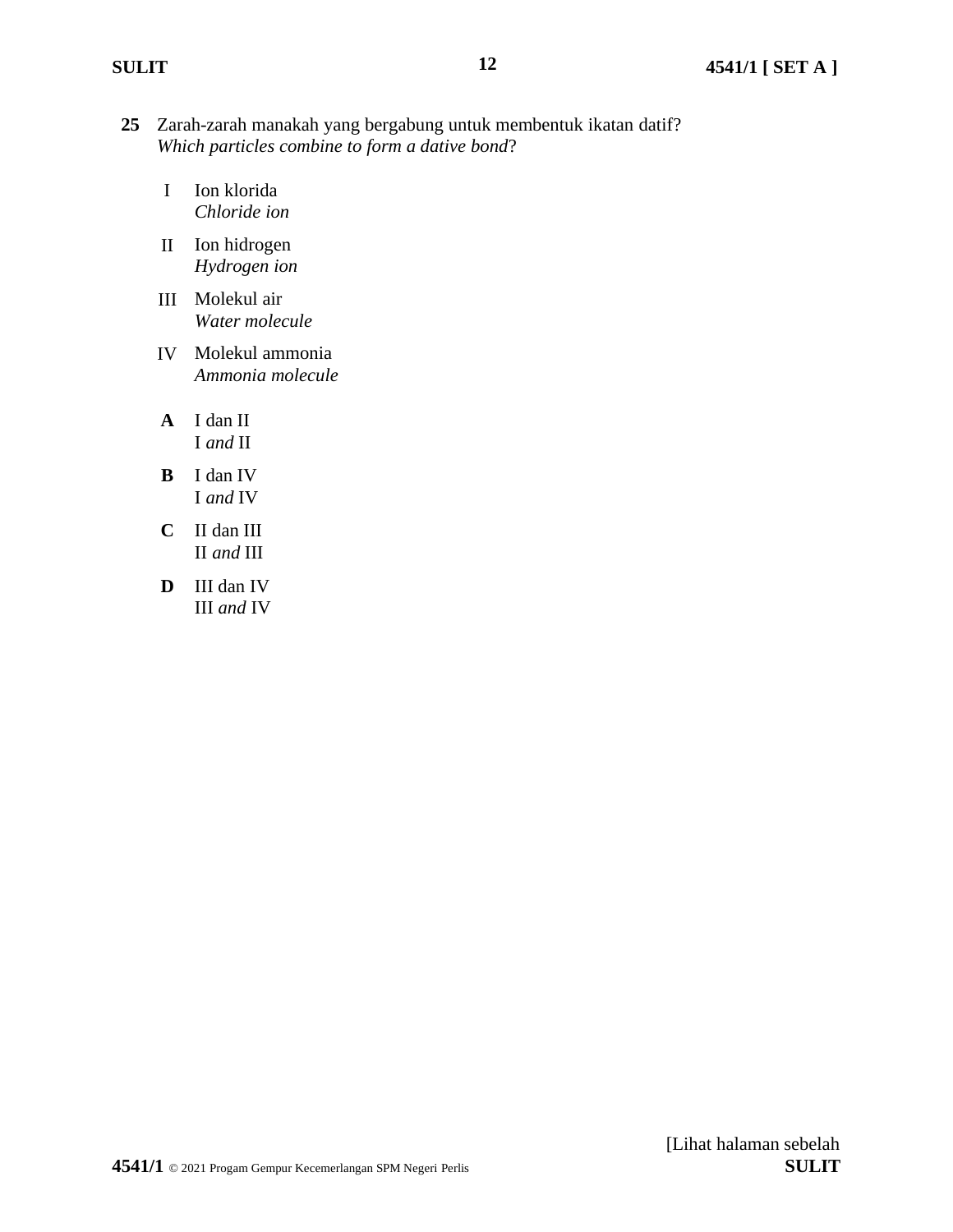**26** Rajah 3 menunjukkan susunan radas suatu eksperimen untuk mengkaji pertukaran ion ferum(II),  $Fe^{2+}$  kepada ion ferum(III),  $Fe^{3+}$ .

*Diagram* 3 *shows an apparatus set-up of an experiment to study the conversion of iron*(II)  $ion, Fe^{2+}$  to iron(III) ion,  $Fe^{3+}$ .



*Diagram* 3

Bahan manakah yang boleh digunakan sebagai bahan X? *Which substance can be used as substance* X?

- **A** Air klorin, Cl<sub>2</sub> *Chlorine water*, Cl<sub>2</sub>
- **B** Larutan kalium iodida, KI *Potassium chloride*, KI *solution*
- **C** Larutan kalium nitrat, KNO<sup>3</sup> *Potassium nitrate*, KNO<sup>3</sup> *solution*
- **D** Larutan natrium klorida, NaCl *Sodium chloride*, NaCl *solution*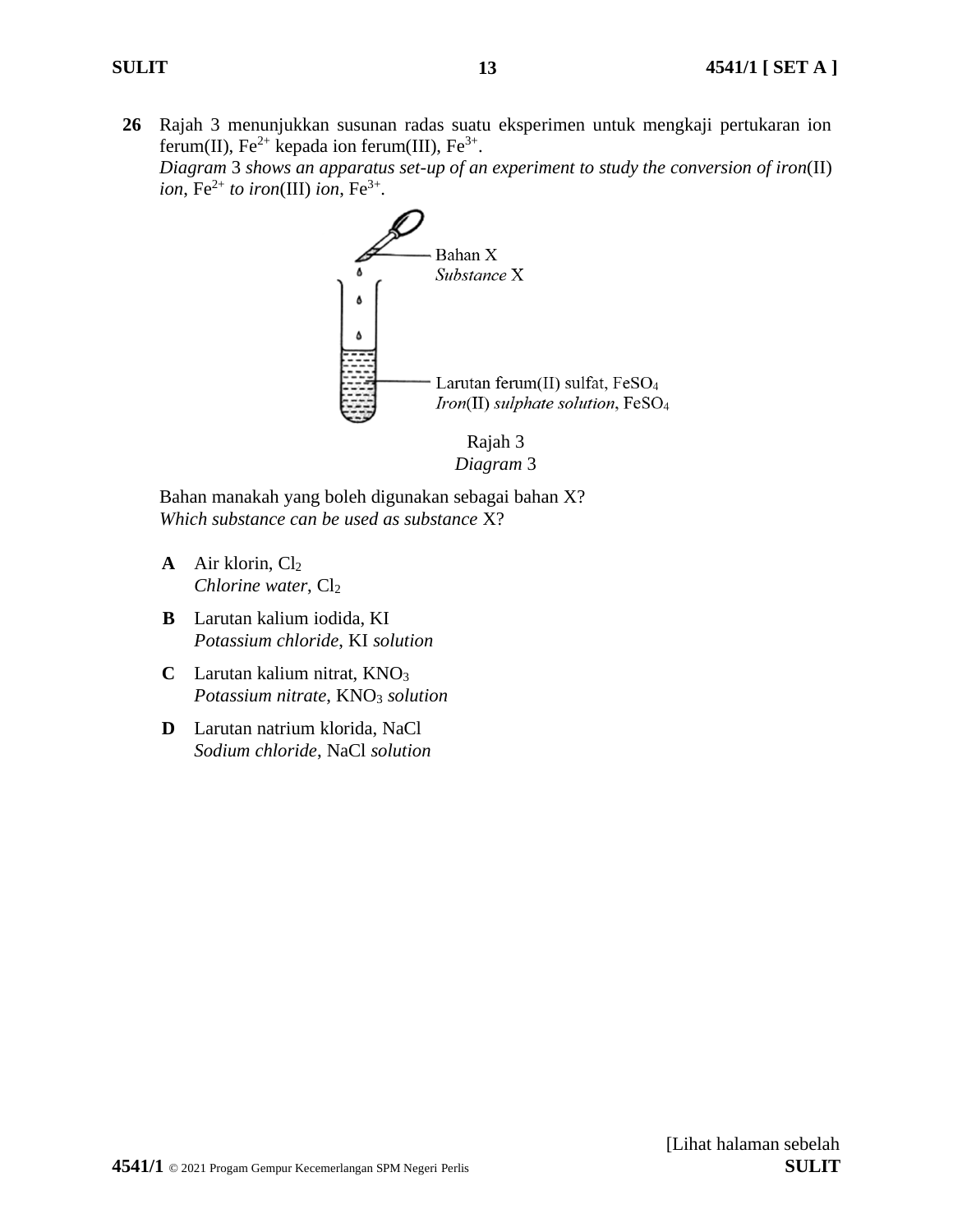**27** Rajah 4 menunjukkan barang yang diperbuat daripada sejenis kaca. *Diagram* 4 *shows items made from a type of glass.*



**14**

Apakah jenis kaca yang digunakan dalam penghasilan barang tersebut? *What is the type of glass used in making the items*?

- **A** Kaca soda kapur *Soda-lime glass*
- **B** Kaca plumbum *Lead crystal glass*
- **C** Kaca silika terlakur *Fused silica glass*
- **D** Kaca borosilikat *Borosilicate glass*
- **28** Bagi menghasilkan kaca yang lebih tahan terhadap haba dan bahan kimia, bahan X ditambah ke dalam kaca soda kapur dalam proses pembuatannya. Apakah X?

*In order to produce a glass that is more resistant to heat and chemicals, substance* X *is added to soda lime glass in the manufacturing process. What is* X?

- **A** Boron oksida *Boron oxide*
- **B** Natrium karbonat *Sodium carbonate*
- **C** Kalsium karbonat *Calcium carbonate*
- **D** Plumbum(II) oksida *Lead*(II) *oxide*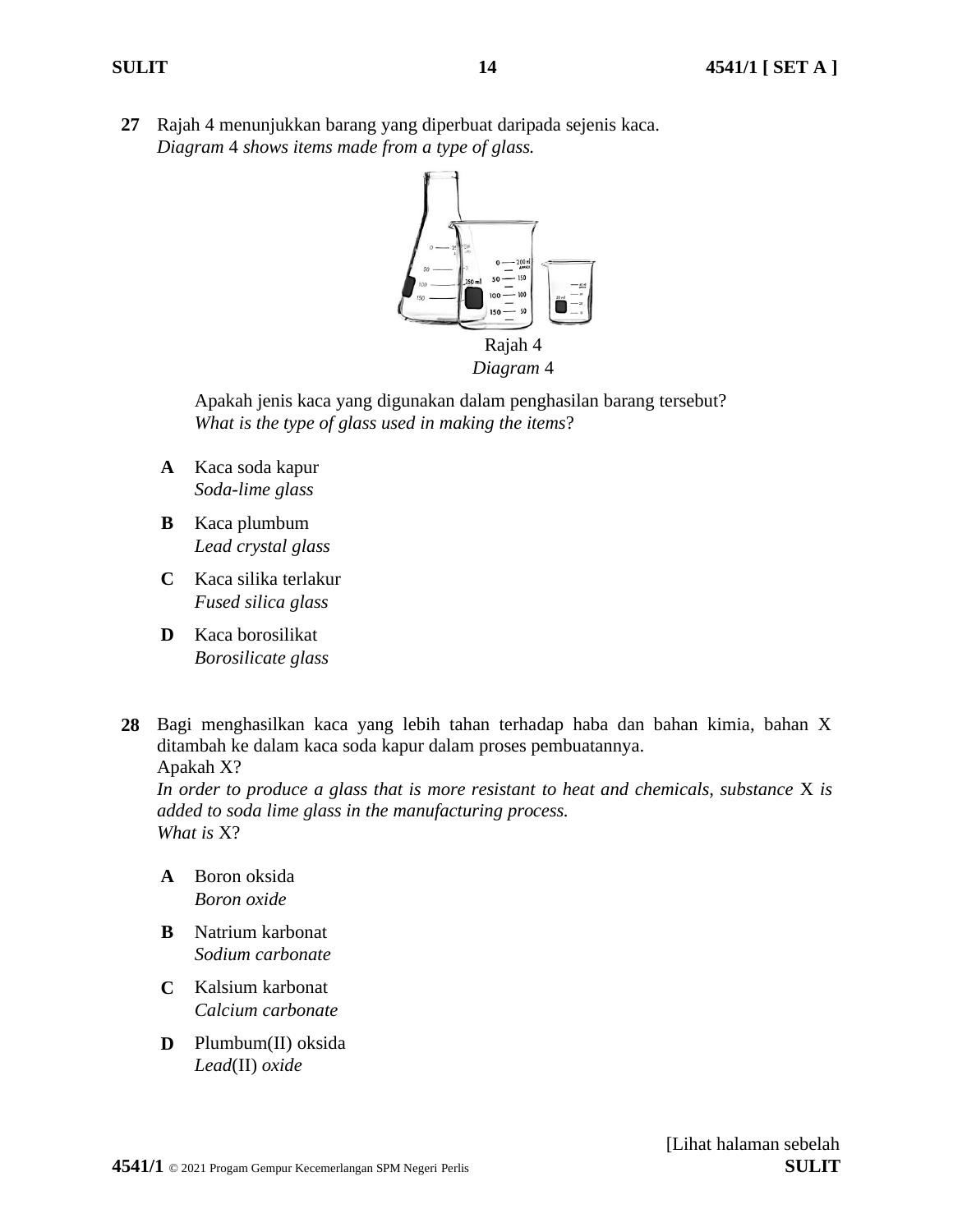

**29** Rajah 5 menunjukkan struktur bagi suatu polimer.





 $H -$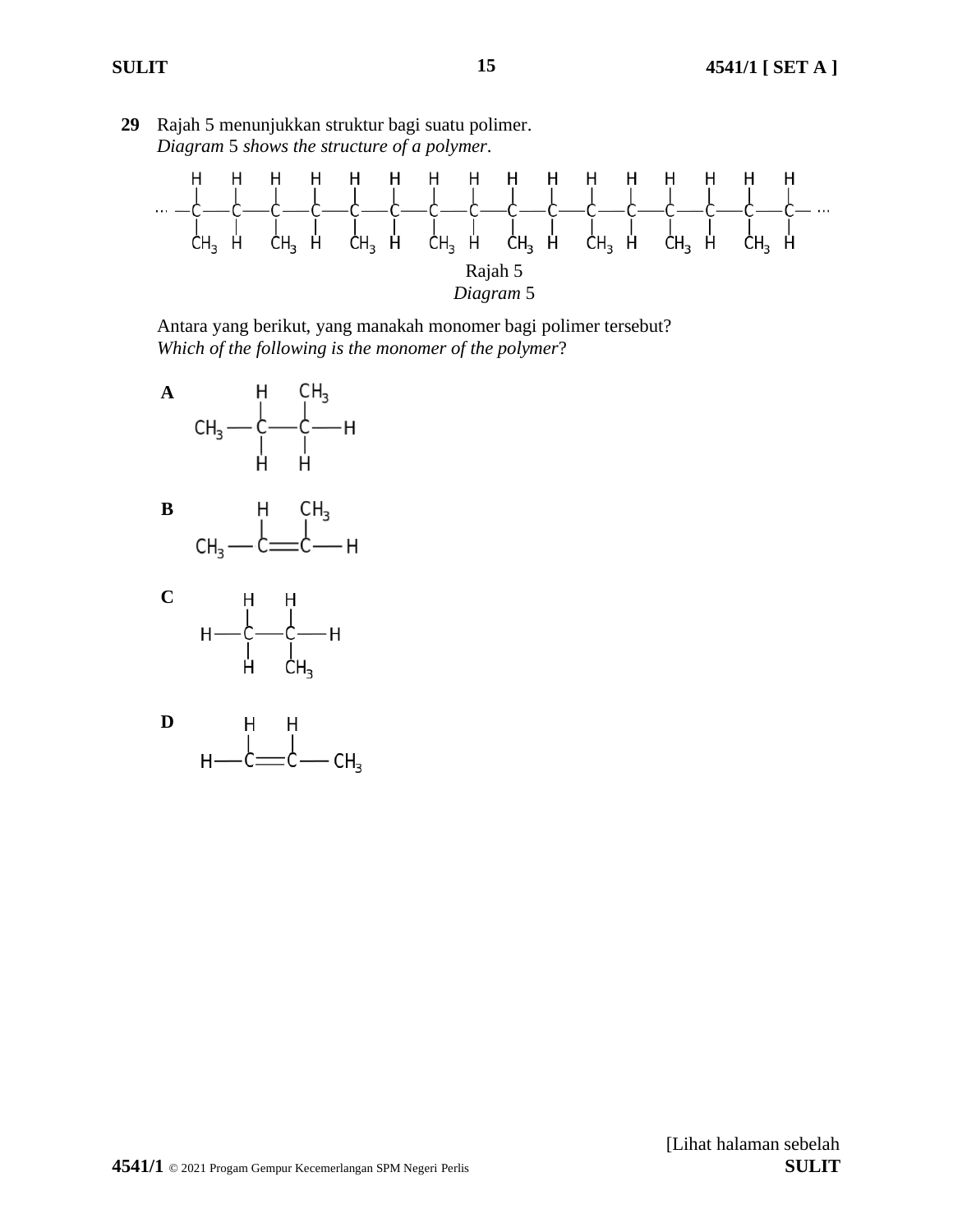**30** Rajah 6 menunjukkan sejenis tumbuhan yang boleh dijumpai di kawasan kediaman. *Diagram* 6 *shows a type of plant that can be found around the housing area.*



Apakah fungsi tumbuhan itu sebagai ubat tradisional? *What is the function of the plant as a traditional medicine*?

- **A** Mencerahkan kulit *Brighten the skin*
- **B** Merawat penyakit kulit *Treat skin disease*
- **C** Menyingkirkan angin dalam badan *Remove wind from the body*
- **D** Merendahkan tekanan darah dan paras kolestrol *Lower blood pressure and cholesterol level*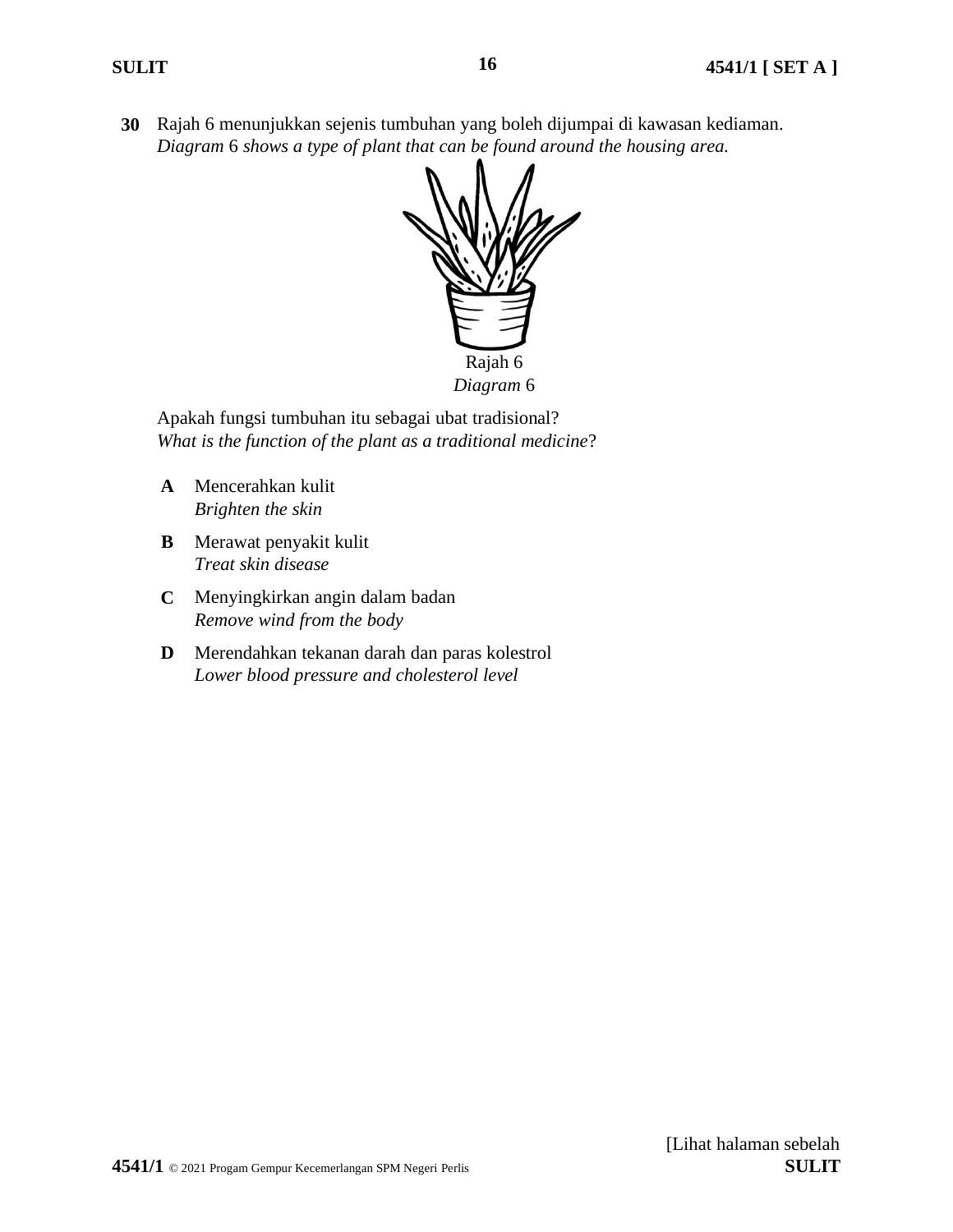**31** Maklumat berikut menunjukkan keputusan bagi satu eksperimen untuk menentukan perubahan haba bagi pembakaran propanol, C3H7OH. *The following information shows the results of an experiment to determine the heat change for the combustion of propanol,* C<sub>3</sub>H<sub>7</sub>OH.

**17**

| Isi padu air dalam bekas kuprum<br>Volume of water in the copper container                    | 300 cm <sup>3</sup> |
|-----------------------------------------------------------------------------------------------|---------------------|
| Suhu awal air dalam bekas kuprum<br>Initial temperature of water in the copper container      | 27.5 °C             |
| Suhu tertinggi air dalam bekas kuprum<br>Highest temperature of water in the copper container | $68.5 \text{ °C}$   |

Berapakah haba yang dibebaskan oleh pembakaran propanol, C3H7OH? [Muatan haba tentu air = 4.2 J  $g^{-1}$  °C<sup>-1</sup>, Ketumpatan air = 1 g cm<sup>-3</sup>]

*What is the heat released by the combustion of propanol, C<sub>3</sub>H<sub>7</sub>OH?* [*Specific heat capacity of water* = 4.2 J  $g^{-1}$  <sup>o</sup>C<sup>-1</sup>, *Water density* = 1 g cm<sup>-3</sup>]

- **A** 34.65 kJ
- **B** 51.66 kJ
- **C** 86.31 kJ
- **D** 120.96 kJ
- **32** Persamaan berikut mewakili tindak balas antara 100 cm<sup>3</sup> asid sulfurik 1.0 mol dm<sup>-3</sup> dan 10 g kuprum(II) oksida.

The following equation represents the reaction between  $100 \text{ cm}^3$  of  $1.0 \text{ mol dm}^3$ *sulphuric acid and* 10 g *copper*(II) *oxide.*

 $CuO + H_2SO_4 \rightarrow CuSO_4 + H_2O$ 

Berapakah jisim kuprum(II) oksida yang masih tidak bertindak balas? [Jisim atom relatif :  $Cu = 64$ ,  $O = 16$ ]

*What is the mass of copper*(II) *oxide that remains unreacted*? [*Relative atomic mass:*  $Cu = 64$ ,  $O = 16$ ]

**A** 2 g  $\mathbf{B}$  4 g

- **C** 8 g
- **D** 10 g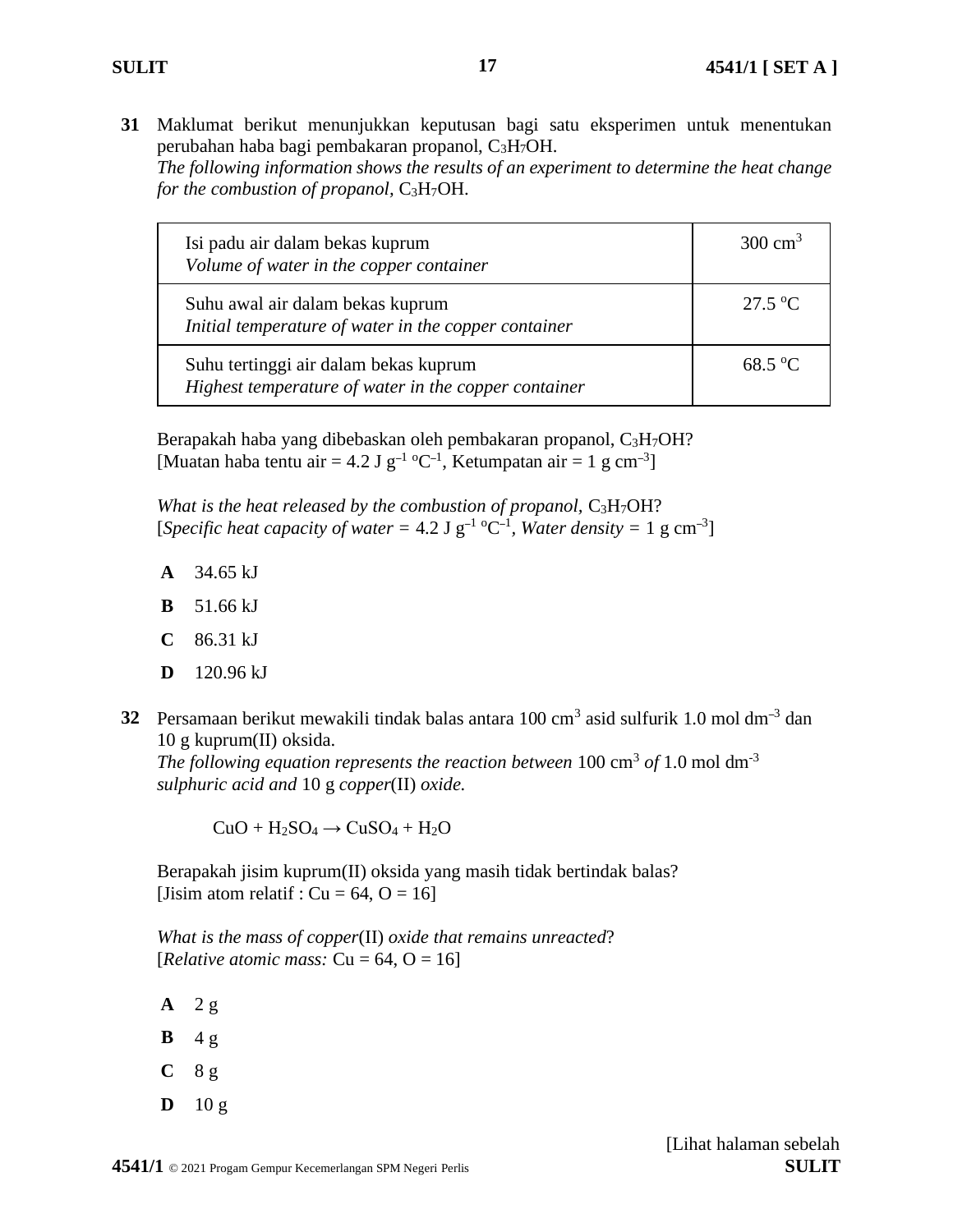**33** 9.75 g unsur X bertindak balas dengan 63.5 g unsur Y untuk membentuk satu sebatian. Apakah formula empirik bagi sebatian yang terbentuk? [Jisim atom relatif:  $X = 39$ ;  $Y = 127$ ]

9.75 g *of element* X *reacts with* 63.5 g *of element* Y *to form a compound. What is the empirical formula of the compound formed*? [*Relative atomic mass*:  $X = 39$ ;  $Y = 127$ ]

- **A** XY<sup>2</sup>
- **B** X2Y
- $C$   $X_2Y_3$
- $\mathbf{D} \quad X_3 Y_2$
- 34 Nilai keupayaan elektrod piawai, E<sup>0</sup> bagi tindak balas sel setengah diberikan seperti di bawah.

*The standard electrode potential*,  $E^0$  *for half-cell equations are given below.* 

 $Zn^{2+}(ak/aq) + 2e \rightleftharpoons Zn(p/s)$   $E^0 = -0.76$  V  $Fe^{3+}(ak/aq) + e \rightleftharpoons Fe^{2+}(ak/aq) E^{0} = +0.77 V$ 

Apakah yang dapat disimpulkan daripada maklumat yang diberikan? *What can be deduced from the given information*?

- **A** Nombor pengoksidaan bagi ferum, Fe meningkat dari +2 kepada +3 *The oxidation for ferum, Fe increases from*  $+2$  *to*  $+3$
- **B** Ion ferum(III),  $Fe^{3+}$  bertindak sebagai agen penurunan *Iron*(III) *ion*, Fe3+ *act as reducing agent*
- **C** Ion zink,  $Zn^{2+}$  lebih mudah menerima elektron *Zinc ion, Zn*<sup>2+</sup> *is easier to receive electron*
- **D** Atom zink, Zn mengalami pengoksidaan *Zinc atom*, Zn *undergoes oxidation*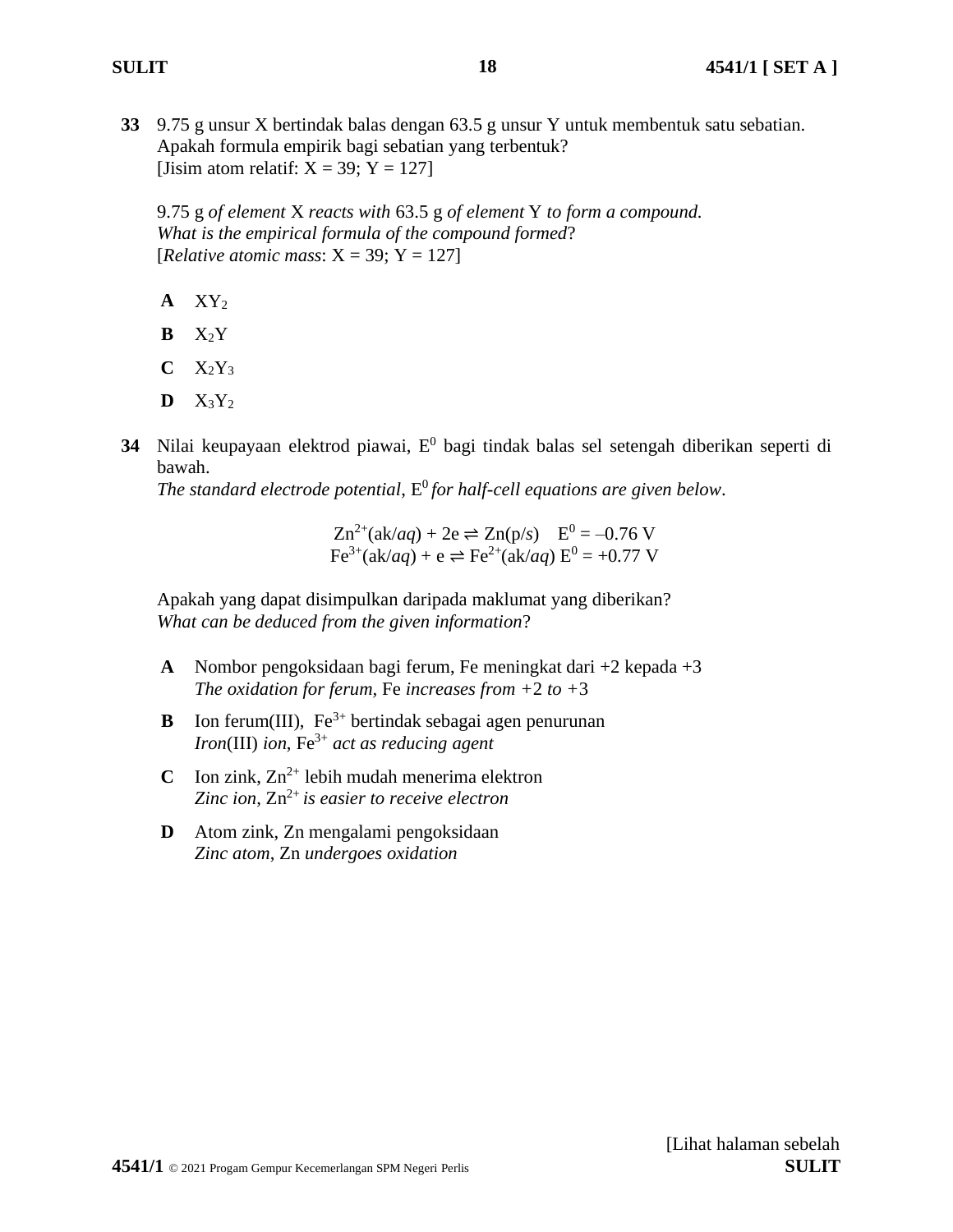**35** Persamaan berikut mewakili tindak balas antara 50 cm<sup>3</sup> asid hidroklorik 1.0 mol dm<sup>-3</sup> dengan ketulan kalsium karbonat.

The following equation represents the reaction between  $50 \text{ cm}^3$  of  $1.0 \text{ mol dm}^{-3}$ *hydrochloric acid with calcium carbonate chips.*

 $CaCO<sub>3</sub> + 2HCl \rightarrow CaCl<sub>2</sub> + CO<sub>2</sub> + H<sub>2</sub>O$ 

Berapakah bilangan molekul karbon dioksida yang dibebaskan? [Pemalar Avogadro:  $6.02 \times 10^{23}$  mol<sup>-1</sup>] *What is the number of carbon dioxide molecules released?* [ $Avogadro constant: 6.02 \times 10^{23}$  mol<sup>-1</sup>]

- **A**  $1.505 \times 10^{22}$
- **B**  $3.01 \times 10^{22}$
- **C**  $6.02 \times 10^{23}$
- **D**  $1.204 \times 10^{24}$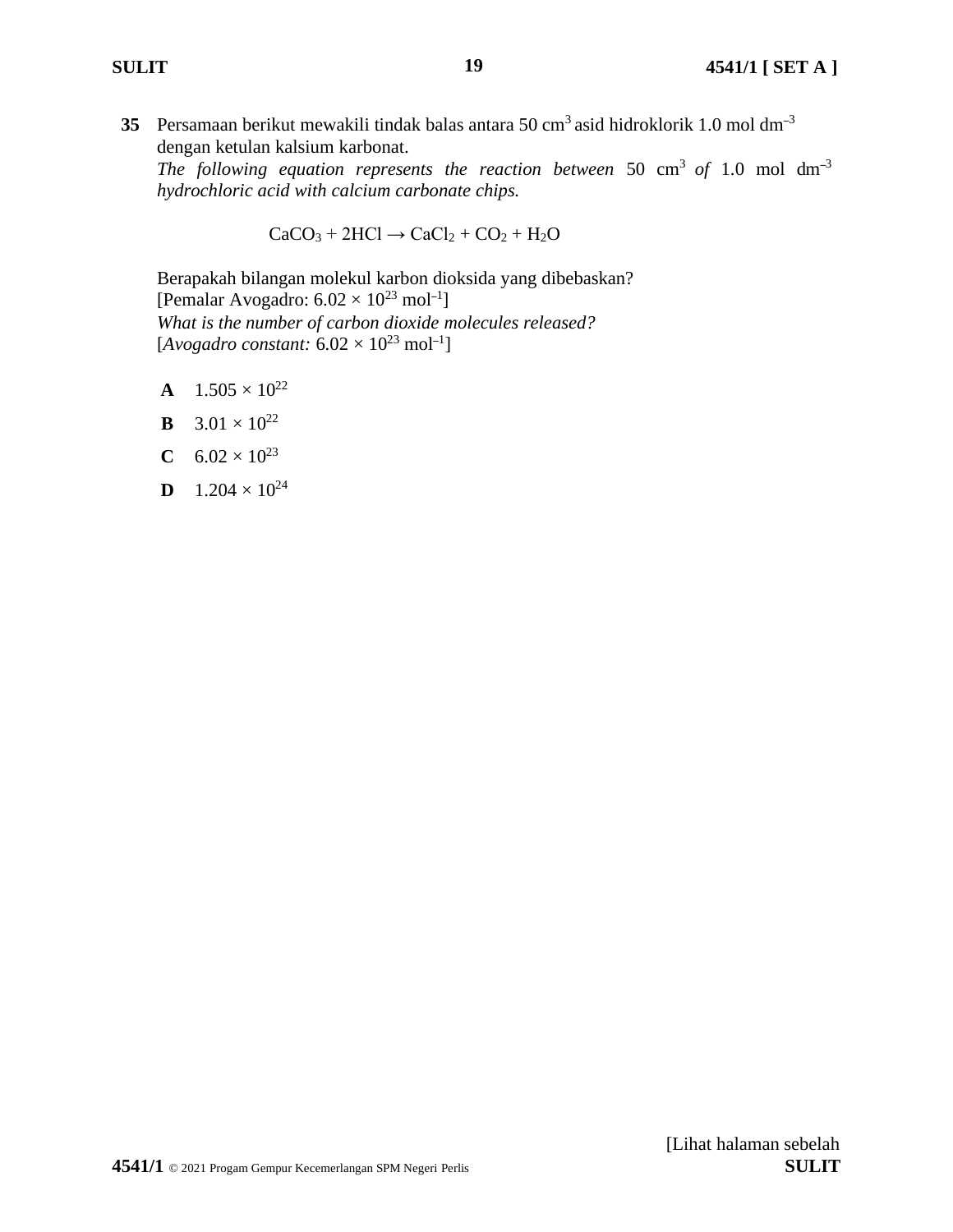**36** Semasa perintah kawalan pergerakan (PKP) baru-baru ini, Ahmad menghabiskan masanya dengan memakan banyak makanan rapu sambil menonton televisyen. Pada suatu hari, Ahmad rasa teramat sakit pada bahagian abdomennya dan terus ke klinik untuk mendapatkan rawatan. Ahmad perlu minum segelas 'Barium meal' sebelum doktor melakukan X-ray pada bahagian abdomennya. 'Barium meal' ini diperbuat daripada garam barium sulfat di mana garam ini membantu imej usus kelihatan jelas pada filem X-ray.

**20**

Antara yang berikut, larutan yang manakah sesuai digunakan untuk menentusahkan kehadiran anion dalam garam tersebut?

*During movement control order* (*MCO*) *recently, Ahmad spent most of his time eating a lot of junk foods while watching television. One day, he felt excruciating abdominal pain and rushed to a clinic for treatment. Ahmad needed to drink a glass of Barium meal before the doctor ran an X-ray on his abdomen. A barium meal is made of barium sulphate salt which helps the image of intestines appear on X-ray films clearly.* 

*Which of the following solutions are suitable to verify the presence of anion in that salt*?

- I Asid hidroklorik *Hydrochloric acid*
- II Asid sulfurik *Sulphuric acid*
- III Larutan barium klorida *Barium chloride solution*
- IV Larutan natrium sulfat *Sodium sulphate solution*
- **A** I dan II I *and* II
- **B** I dan III I *and* III
- **C** II dan IV II *and* IV
- **D** III dan IV III *and* IV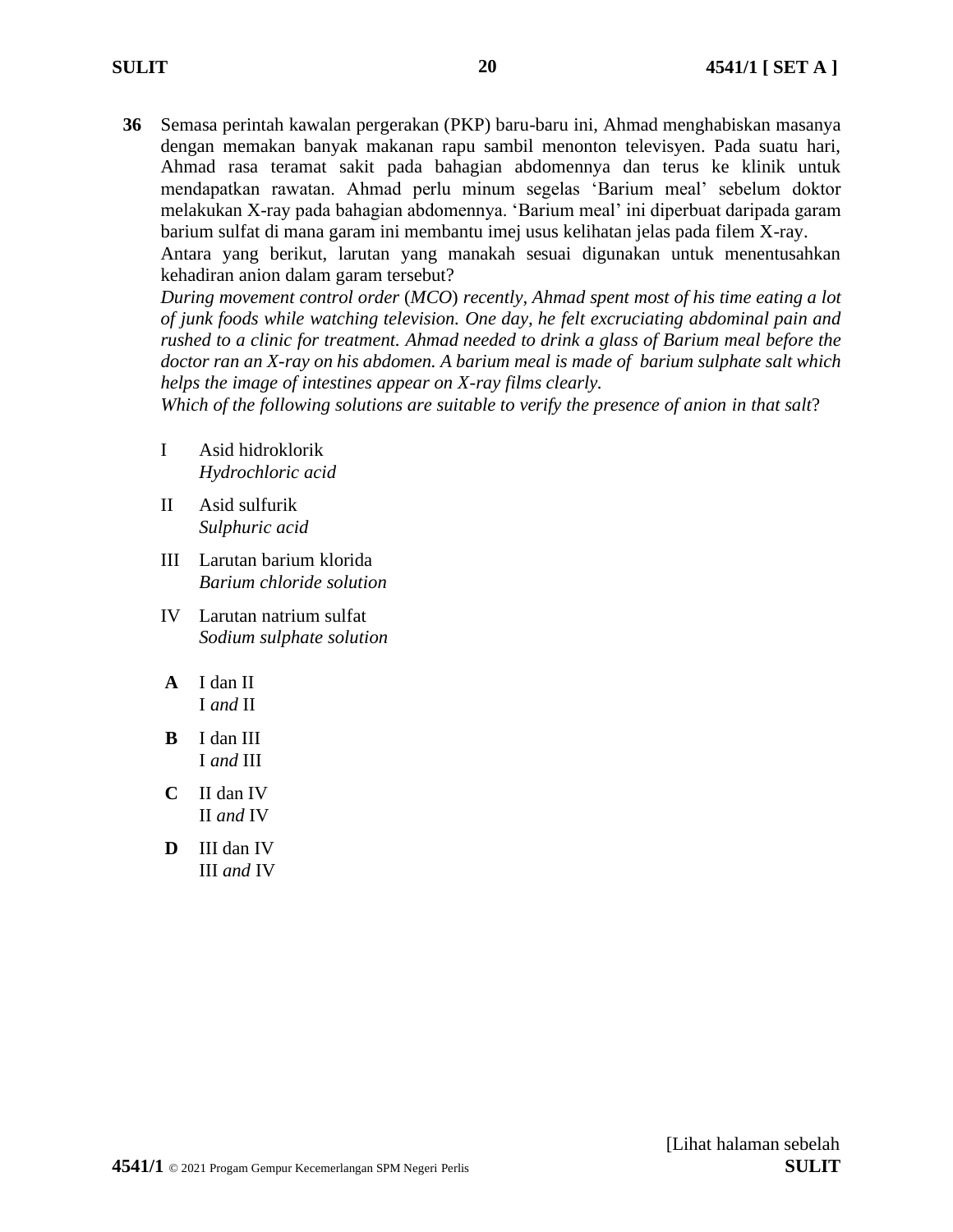**37** Rajah 7 menunjukkan graf isipadu gas yang terbebas melawan masa bagi tindak balas antara asid hidroklorik dengan ketulan marmar berlebihan.

*Diagram* 7 *shows a graph of the volume of gas released against time for the reaction between hydrochloric acid with excess marble chips*.



Apakah kadar tindak balas purata bagi tindak balas itu? *What is the average rate of the reaction*?

- **A**  $0.5 \text{ cm}^3 \text{ s}^{-1}$
- **B**  $0.75 \text{ cm}^3 \text{ s}^{-1}$
- **C**  $1.5 \text{ cm}^3 \text{ s}^{-1}$
- **D** 3.0 cm<sup>3</sup> s<sup>-1</sup>

38 20 cm<sup>3</sup> larutan hidroksida logam X 0.5 mol dm<sup>-3</sup> bertindak balas lengkap dengan 20 cm<sup>3</sup> larutan asid nitrik 1.0 mol dm–<sup>3</sup> . Apakah formula garam nitrat logam X yang dihasilkan? 20 cm<sup>3</sup> *of* 0.5 mol dm–<sup>3</sup> *metal* X *hydroxide solution reacts completely with* 20 cm<sup>3</sup> *of*  1.0 mol dm–<sup>3</sup> *nitric acid*. *What is the formula of metal* X *nitrate salt produced*?

- **A** XNO<sup>3</sup>
- $\mathbf{B} \quad X(NO_3)_2$
- $C$   $X(NO<sub>3</sub>)<sub>3</sub>$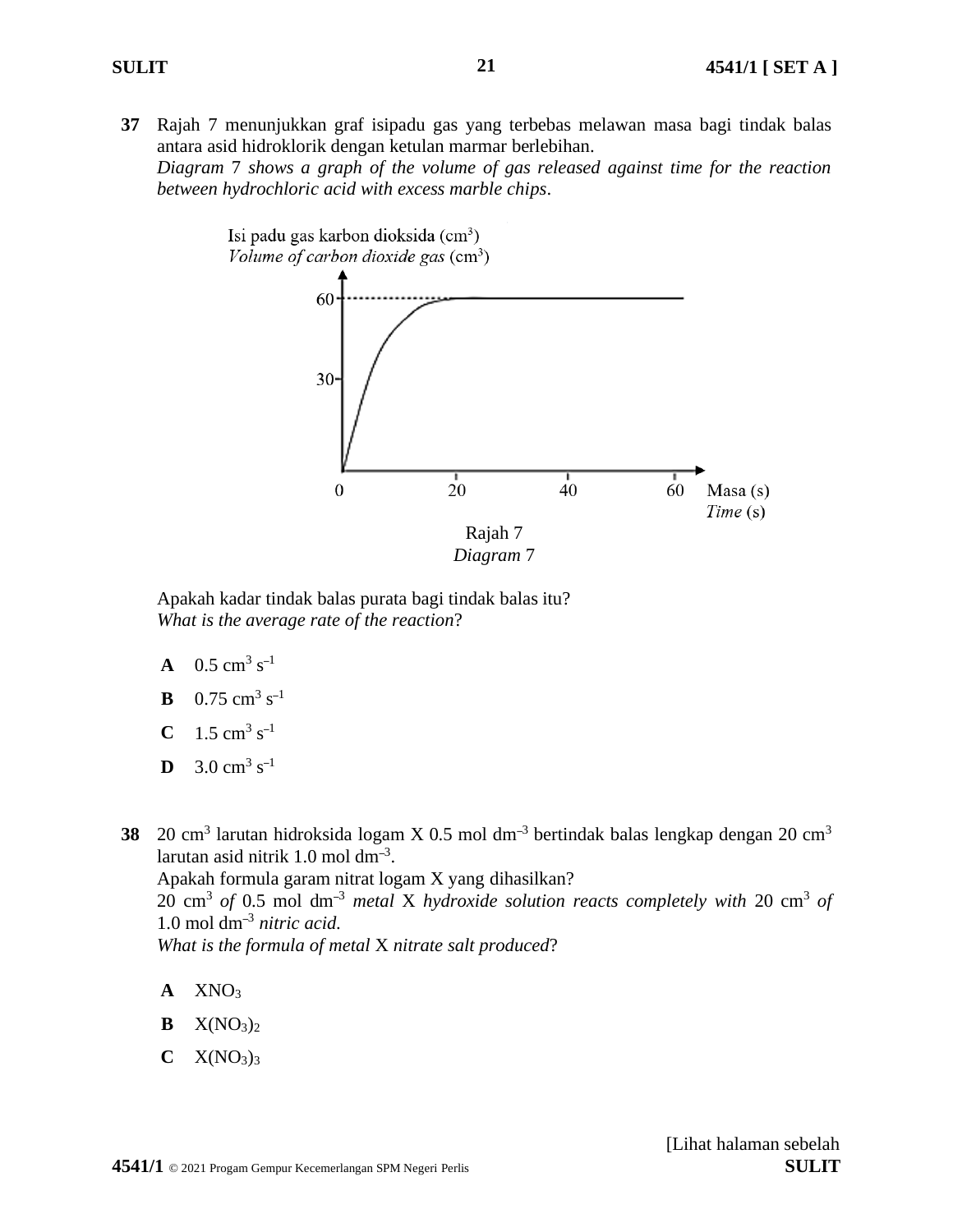**39** Rajah 8 menunjukkan lengkung P dan lengkung Q yang diperoleh bagi penguraian larutan hidrogen peroksida dengan kehadiran suatu mangkin.

*Diagram* 8 *shows the curve* P *and* Q *obtained for decomposition of hydrogen peroxide solution in the presence of a catalyst.*



Lengkung P terhasil dengan menggunakan 50 cm<sup>3</sup> larutan hidrogen peroksida 1.0 mol dm<sup>-3</sup> pada suhu 21 °C.

*Curve* P is obtained by using 50 cm<sup>3</sup> of 1.0 mol  $dm^{-3}$  of hydrogen peroxide solution at *temperature* 21 °C.

Antara berikut, yang manakah dapat menghasilkan lengkung Q? *Which of the following would obtain curve* Q?

|             | Hidrogen peroksida<br>Hydrogen peroxide |                                                                             | Suhu $(^{\circ}C)$          |  |
|-------------|-----------------------------------------|-----------------------------------------------------------------------------|-----------------------------|--|
|             | Isipadu $(cm3)$<br>Volume $(cm^3)$      | Kepekatan (mol dm $^{-3}$ )<br><i>Concentration</i> (mol dm <sup>-3</sup> ) | Temperature $({}^{\circ}C)$ |  |
| $\mathbf A$ | 25                                      | 0.5                                                                         | 30                          |  |
| B           | 25                                      |                                                                             | 25                          |  |
| $\mathbf C$ | 50                                      | 0.5                                                                         | 25                          |  |
| D           | 50                                      |                                                                             | 30                          |  |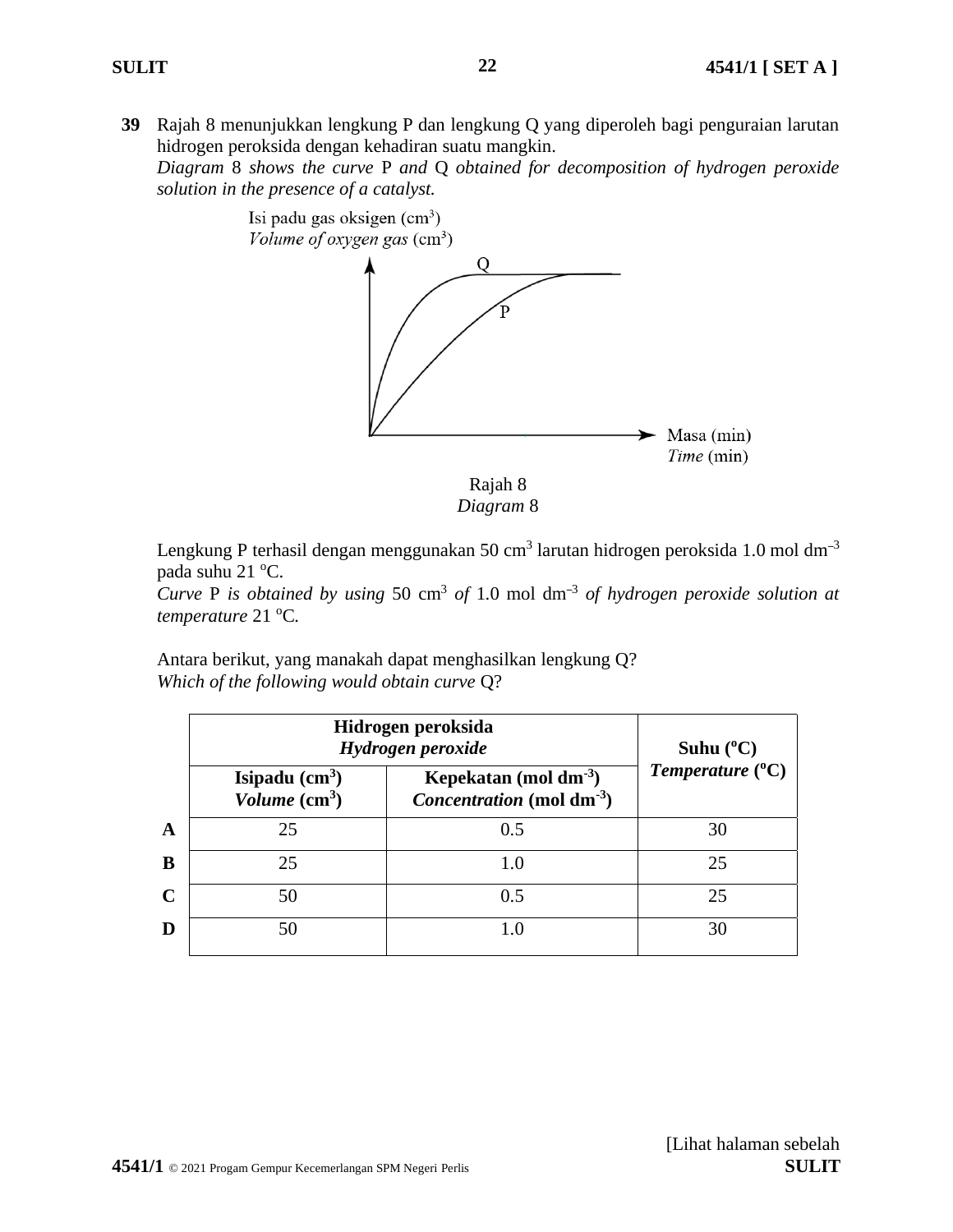**40** Seorang pelajar telah menjalankan ujian terhadap garam X dengan cara melakukan pemanasan terhadap garam tersebut. Persamaan kimia bagi mewakili penguraian garam itu dan pemerhatian bagi ujian tersebut adalah seperti di bawah.

*A student carried out a test on salt* X *by heating the salt. The chemical equation to represent the decomposition of the salt and the observation for the test are shown below.*

Garam  $X \rightarrow Oksida J + Gas K + Gas L$ 

 $Salt X \rightarrow Oxide J + Gas K + Gas L$ 

### **Pemerhatian** *Observation*

Oksida J berwarna hitam ketika panas dan sejuk *An oxide* J *is black when hot and cold*

Gas K berwarna perang terbebas *Brown gas* K *is released* 

Gas tidak berwarna L menyalakan kayu uji berbara *The colourless* L *gas released ignites the glowing wooden splinter*

Antara yang berikut, yang manakah benar tentang ujian itu? *Which of the following is true about the test?*

- **A** J adalah magnesium J *is magnesium*
- **B** Warna garam X adalah hitam *The colour of salt* X *is black*
- **C** Gas K adalah gas nitrogen dioksida *Gas* K *is nitrogen dioxide gas*
- **D** Garam X adalah kuprum(II) karbonat *Salt* X *is copper*(II) *carbonate*

# **KERTAS SOALAN TAMAT** *END OF QUESTION PAPER*